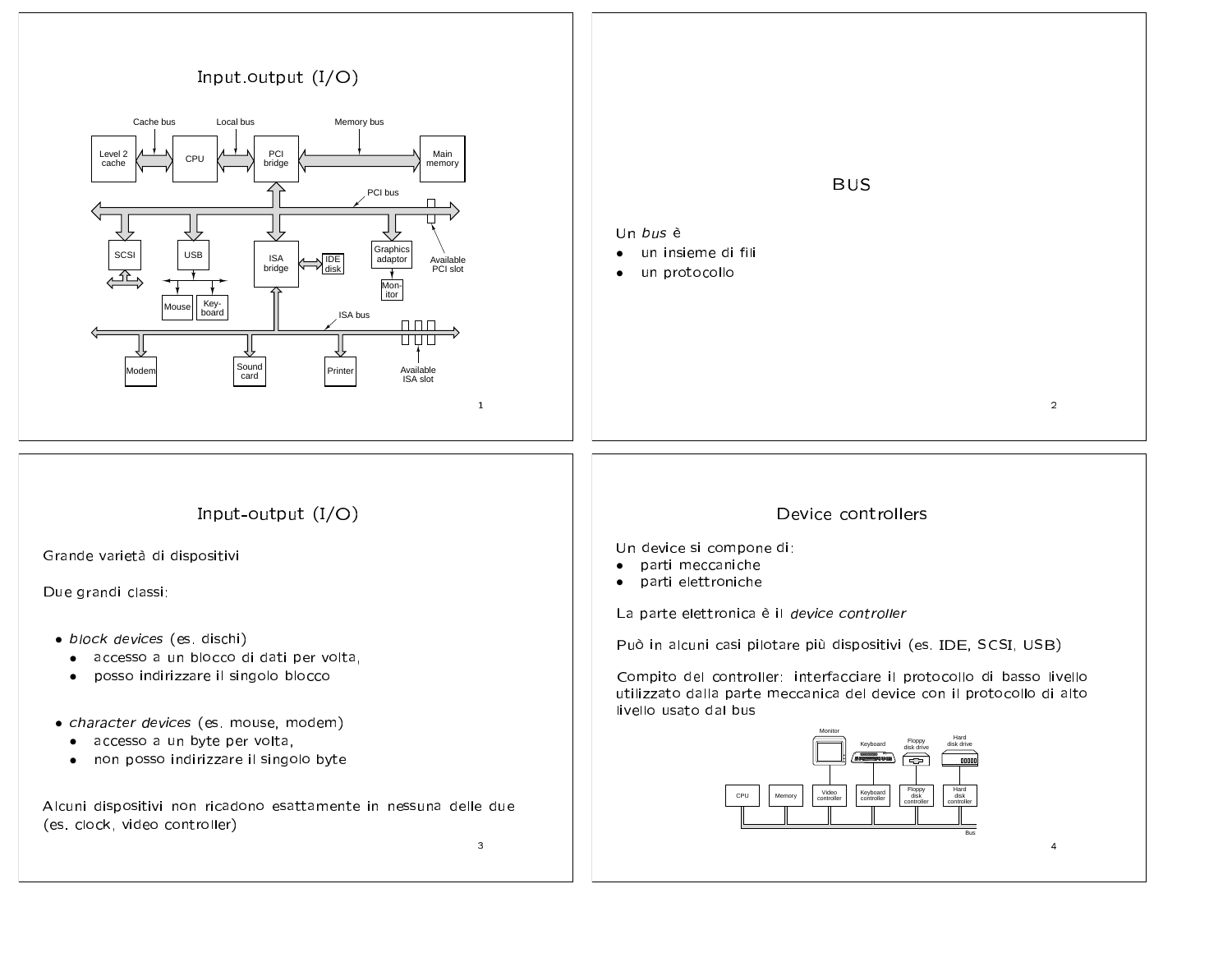





Comunicazione con il device

Il controller possiede

- registri di stato  $\bullet$
- registri di comando  $\bullet$
- buffer di I/O  $\bullet$

Come accedere a questi registri?



- Spazi di indirizzi separati per I/O e memoria  $\bullet$
- Memory-mapped I/O  $\bullet$
- Ibrido  $\bullet$

 $\overline{7}$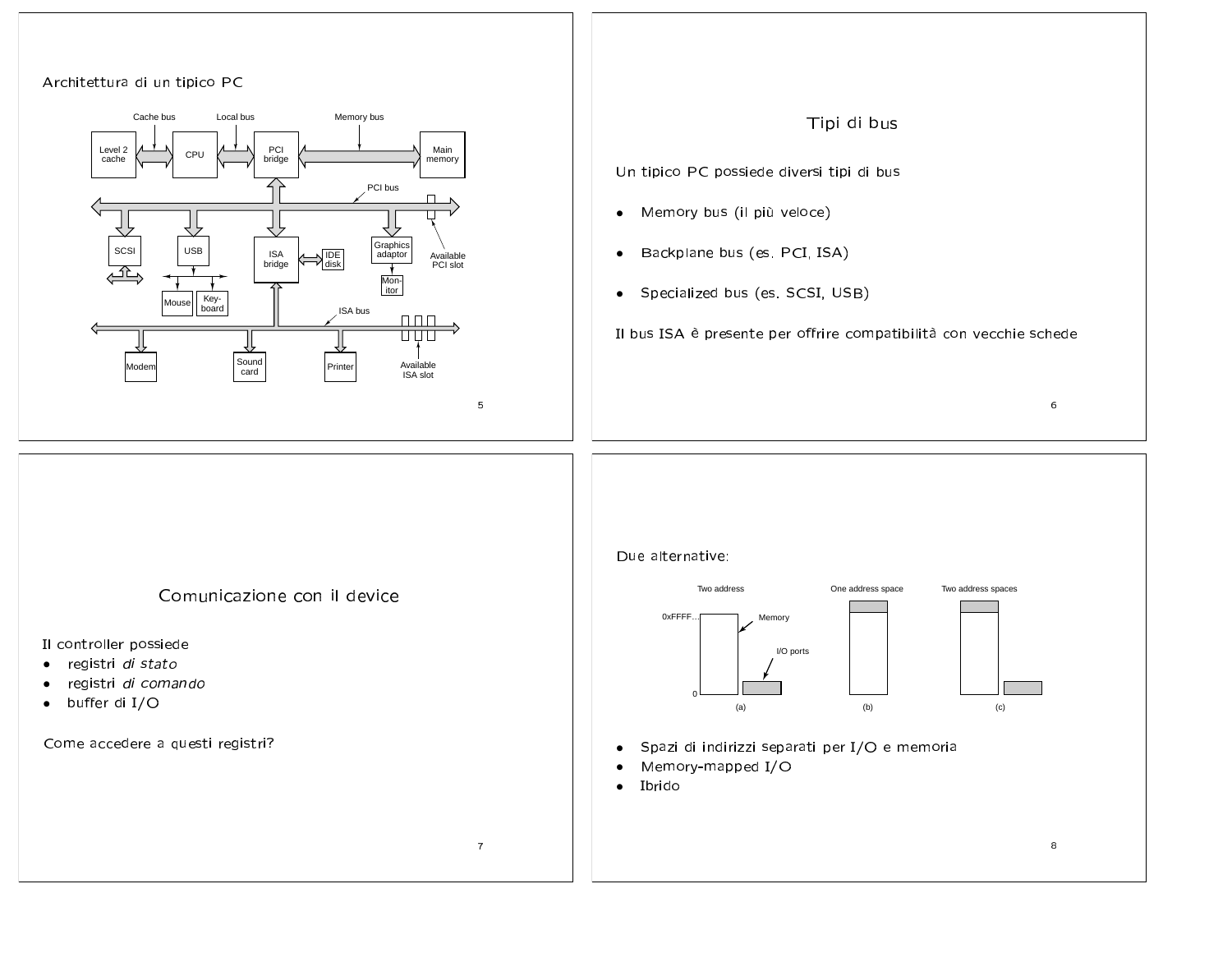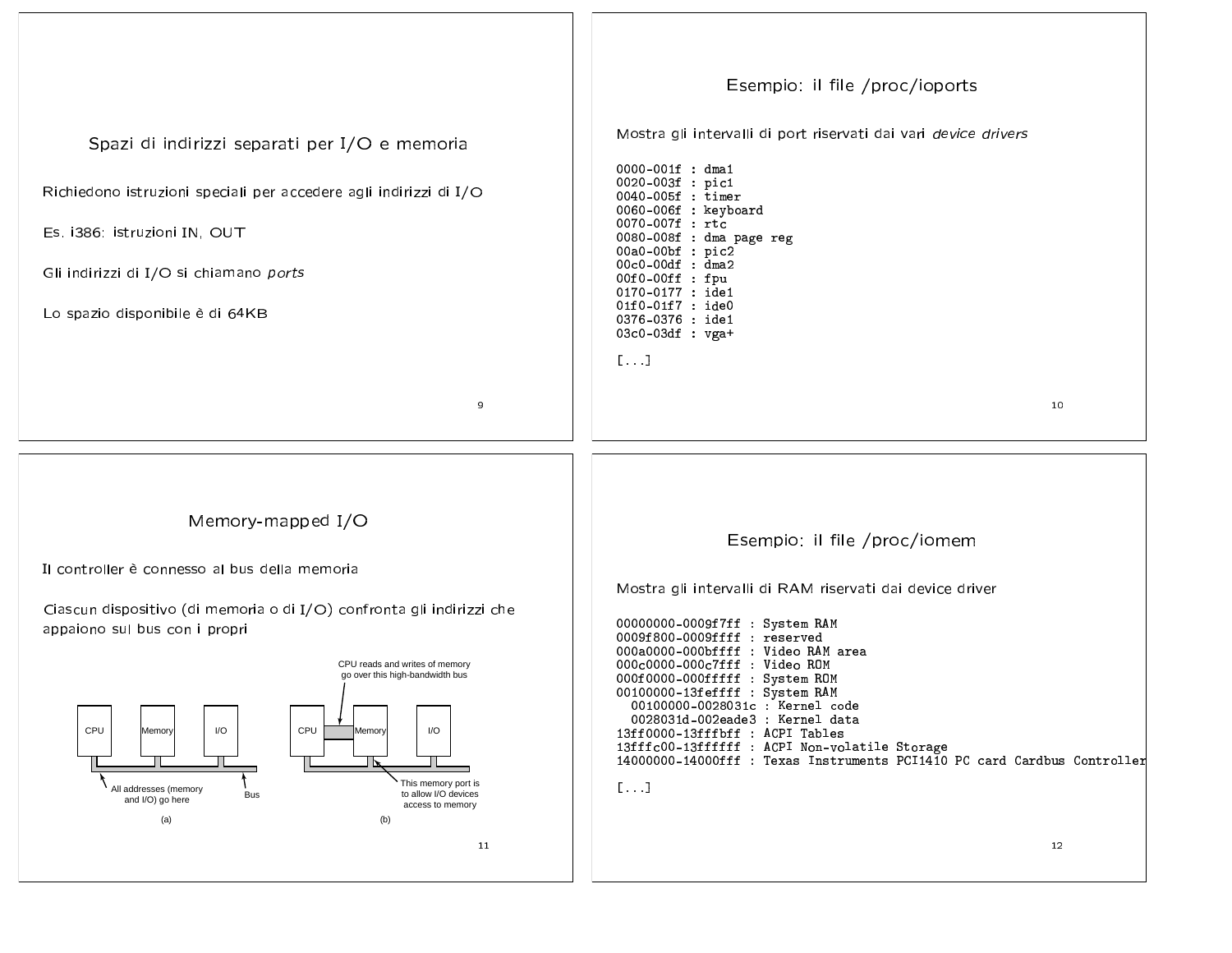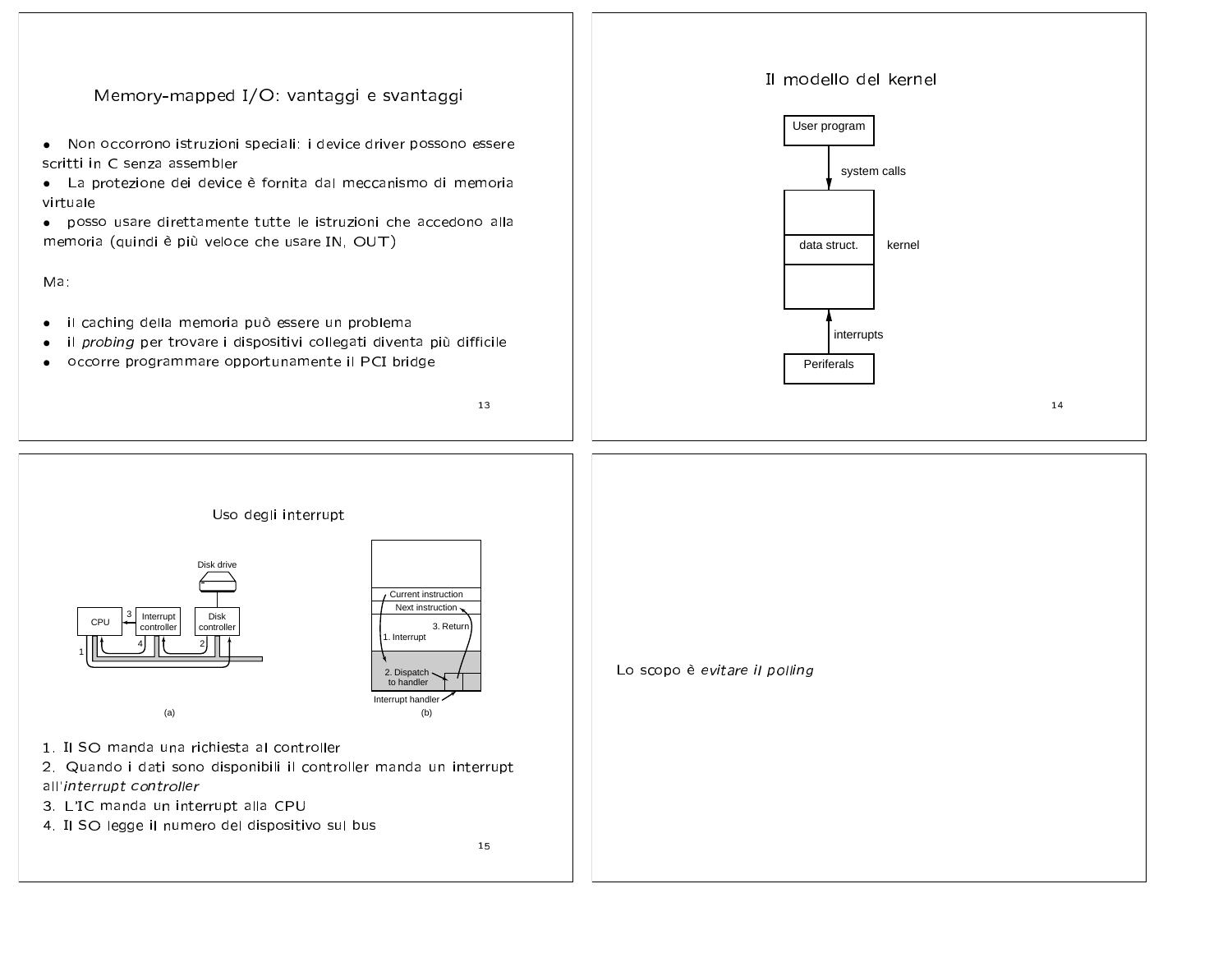| <b>Interrupt Controller</b><br>Il numero del dispositivo è usato come indice in una tabella detta<br>interrupt vector<br>Viene selezionato un interrupt handler<br>Lo handler restituisce un ACK all'Interrupt Controller<br>L'IC non manda un secondo interrupt fino a che non riceve l'ACK<br>si evitano race conditions<br>$\Rightarrow$<br>16 | Interrupt<br>1. Device is finished<br>CPU<br>controller<br>3. CPU acks<br>interrupt<br>Disk<br>Keyboard<br>$\sim$<br>$\sum_{i=1}^{n} \frac{1}{i}$ Clock<br>2. Controller<br>Printer<br>issues<br>interrupt<br>Bus<br>Le linee di interrupt sono incorporate nel backplane bus<br>Nel caso PCI abbiamo 16 IRQ connessi a due Programmable Inter-<br>rupt Controller chip (PIC) |  |  |  |  |  |
|---------------------------------------------------------------------------------------------------------------------------------------------------------------------------------------------------------------------------------------------------------------------------------------------------------------------------------------------------|-------------------------------------------------------------------------------------------------------------------------------------------------------------------------------------------------------------------------------------------------------------------------------------------------------------------------------------------------------------------------------|--|--|--|--|--|
|                                                                                                                                                                                                                                                                                                                                                   | 17                                                                                                                                                                                                                                                                                                                                                                            |  |  |  |  |  |
| Esempio: il file /proc/pci<br>PCI devices found:<br>[]<br>Bus 0, device 7, function 2:<br>USB Controller: Intel Corp. 82371AB PIIX4 USB (rev 1).<br>IRQ 11.<br>Master Capable. Latency=32.<br>I/O at 0x1480 [0x149f].<br>$[\ldots]$                                                                                                               | Principi della gestione I/O (i)<br>Device indipendence<br>Il SW applicativo deve poter leggere dati da un floppy, da un disco<br>IDE, un CD-ROM in maniera trasparente                                                                                                                                                                                                        |  |  |  |  |  |
| Bus 0, device 18, function 0:<br>Ethernet controller: Intel Corp. 82557 [Ethernet Pro 100] (rev 8).<br>IRQ 11.<br>Master Capable. Latency=66. Min Gnt=8.Max Lat=56.<br>Non-prefetchable 32 bit memory at 0xf4100000 [0xf4100fff].<br>$I/O$ at $0x1440$ $[0x147f]$ .<br>Non-prefetchable 32 bit memory at 0xf4000000 [0xf40fffff].<br>[]           | Esempio: la shell di Unix<br>sort < pippo > pluto<br>Il programma "sort" vede due "file", uno di input e uno di output.<br>Non sa a quali dispositivi siano connessi                                                                                                                                                                                                          |  |  |  |  |  |
| 18                                                                                                                                                                                                                                                                                                                                                | 19                                                                                                                                                                                                                                                                                                                                                                            |  |  |  |  |  |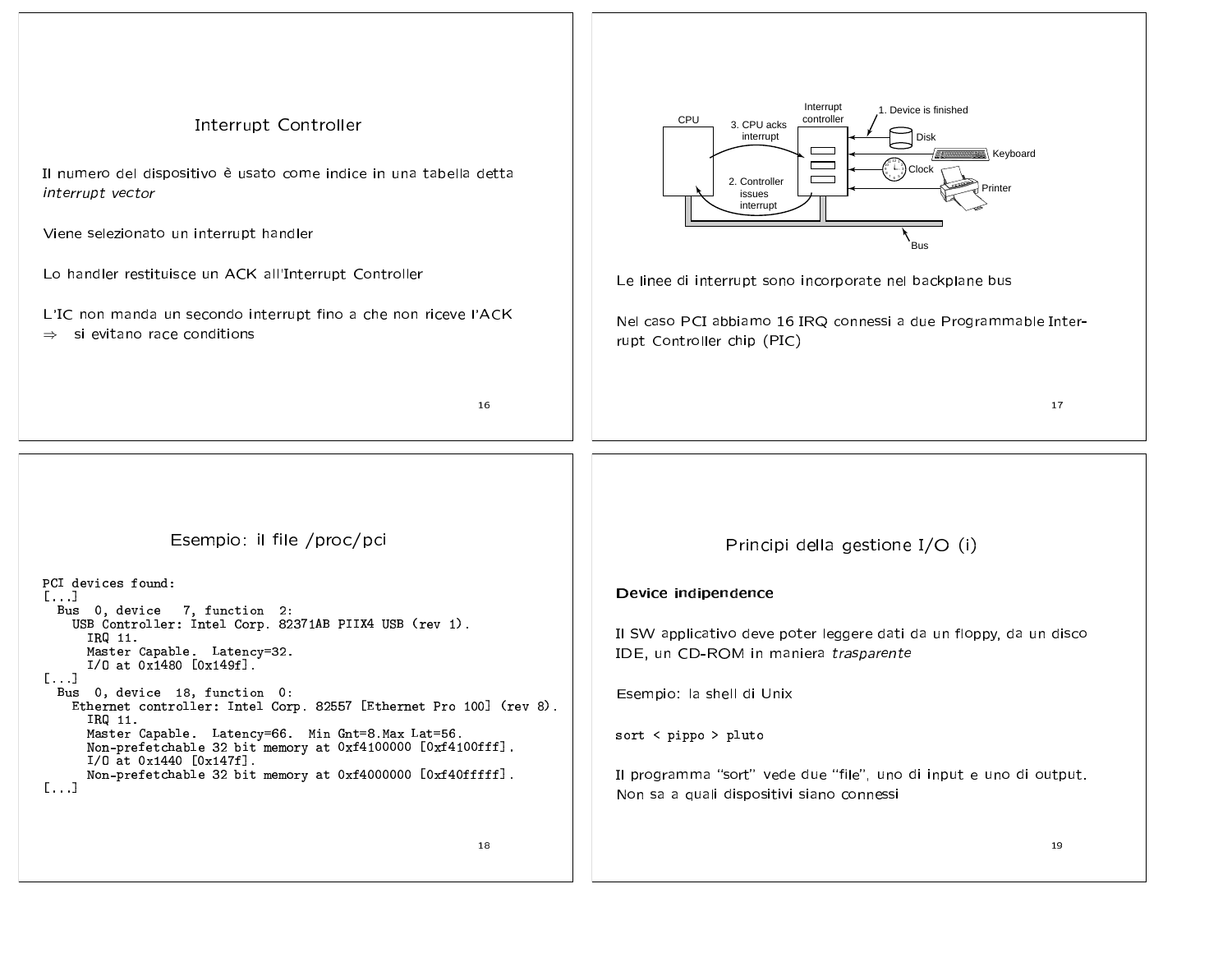| Principio di Unix<br>Everything is a file                                                                                                                                                                                                                                | Principi della gestione I/O (ii)<br>Uniform naming<br>In Unix, il FS del floppy e del CD-ROM fanno parte di un singolo,<br>unico file system                      |
|--------------------------------------------------------------------------------------------------------------------------------------------------------------------------------------------------------------------------------------------------------------------------|-------------------------------------------------------------------------------------------------------------------------------------------------------------------|
| 20                                                                                                                                                                                                                                                                       | 21                                                                                                                                                                |
| Blocking vs. non-blocking I/O<br>Dal punto di vista applicativo, l'I/O bloccante è più semplice<br>Dal punto di vista del SO, il polling è uno spreco di tempo<br>Compito del SO: rendere bloccanti le operazioni di I/O per i pro-<br>cessi utente senza sprecare tempo | <b>Buffering</b><br>Il SO deve leggere i dati che arrivano in tempo reale da un dispo-<br>sitivo veloce e salvarli in un buffer<br>Es. telecamere, schede di rete |
| 22                                                                                                                                                                                                                                                                       | 23                                                                                                                                                                |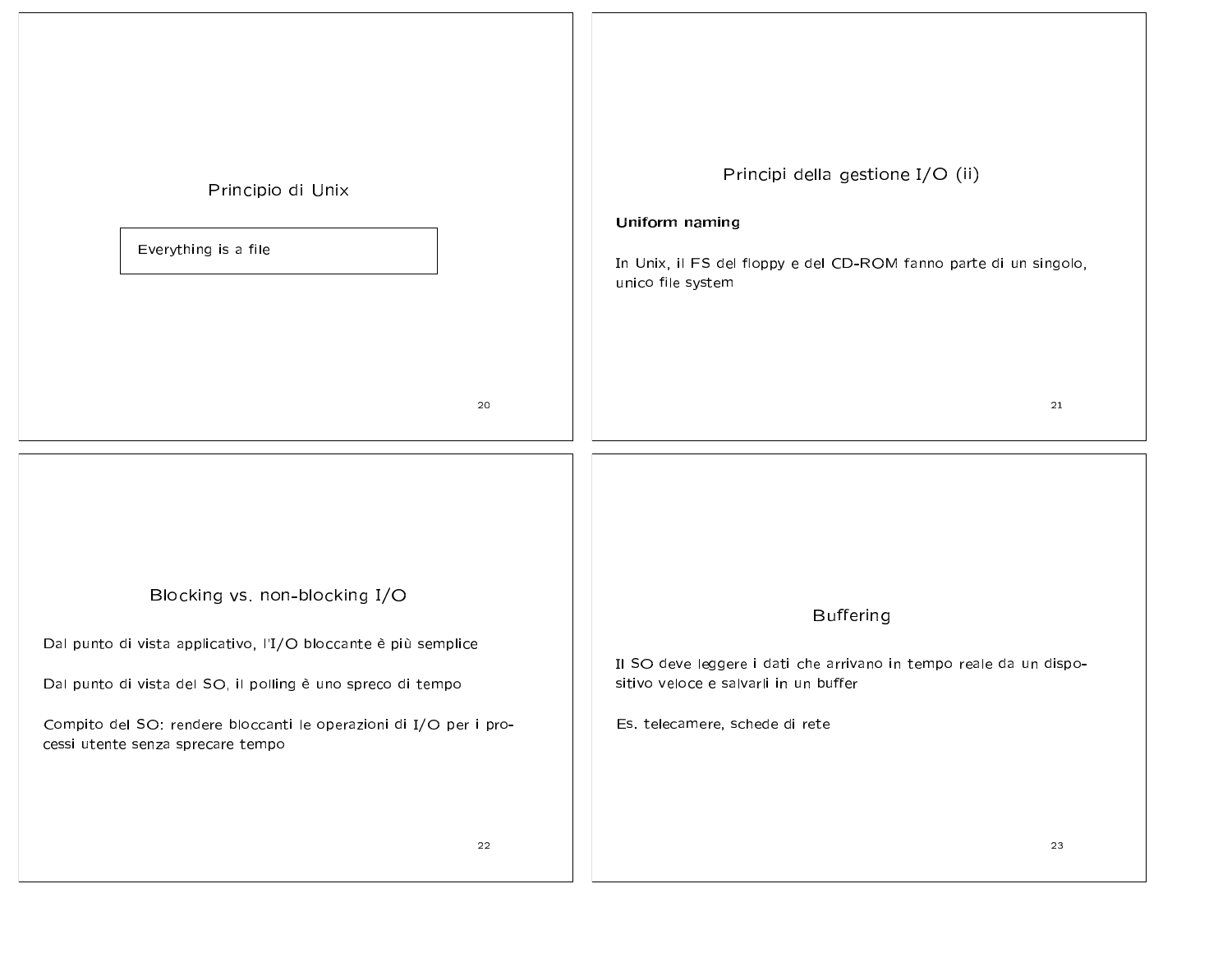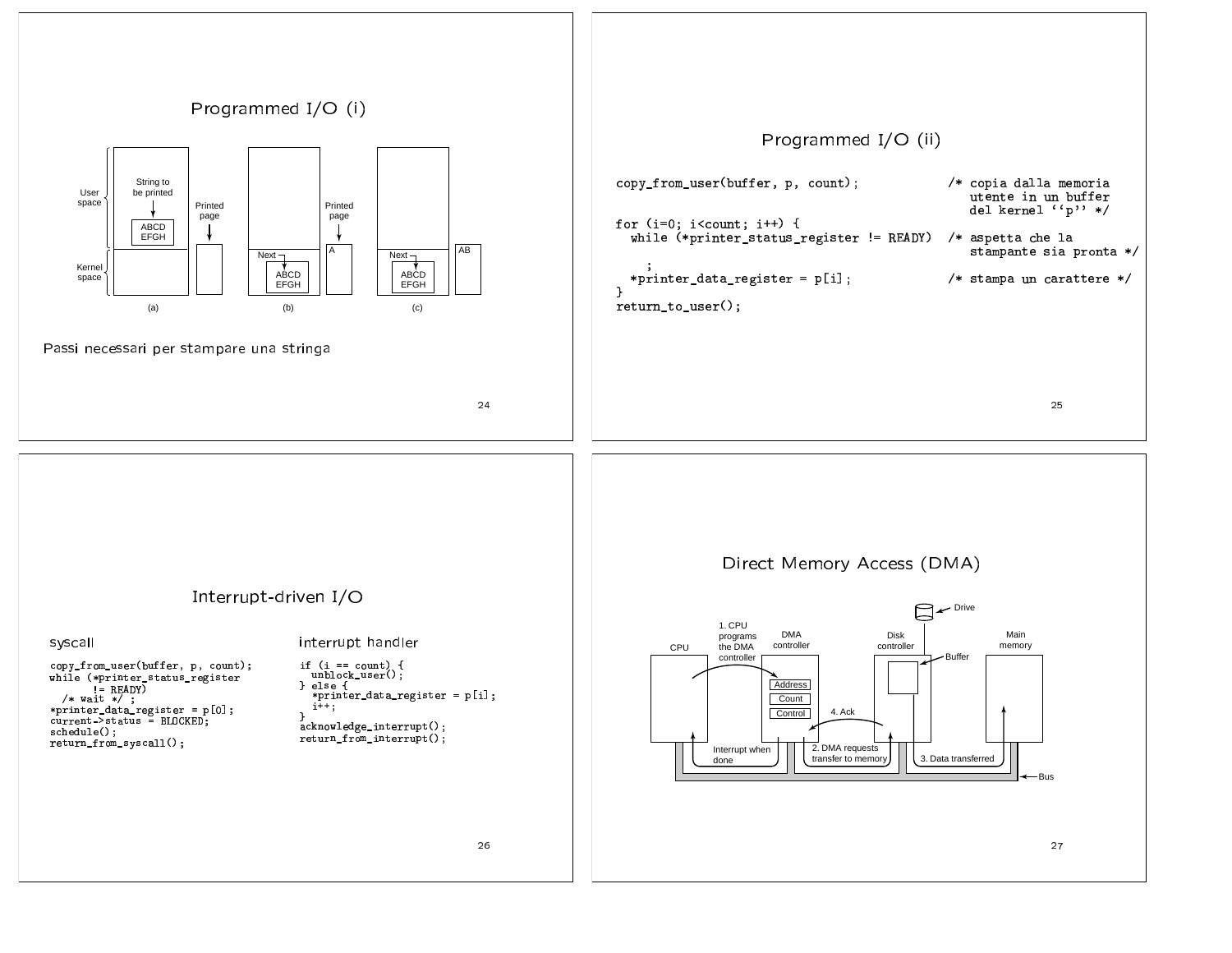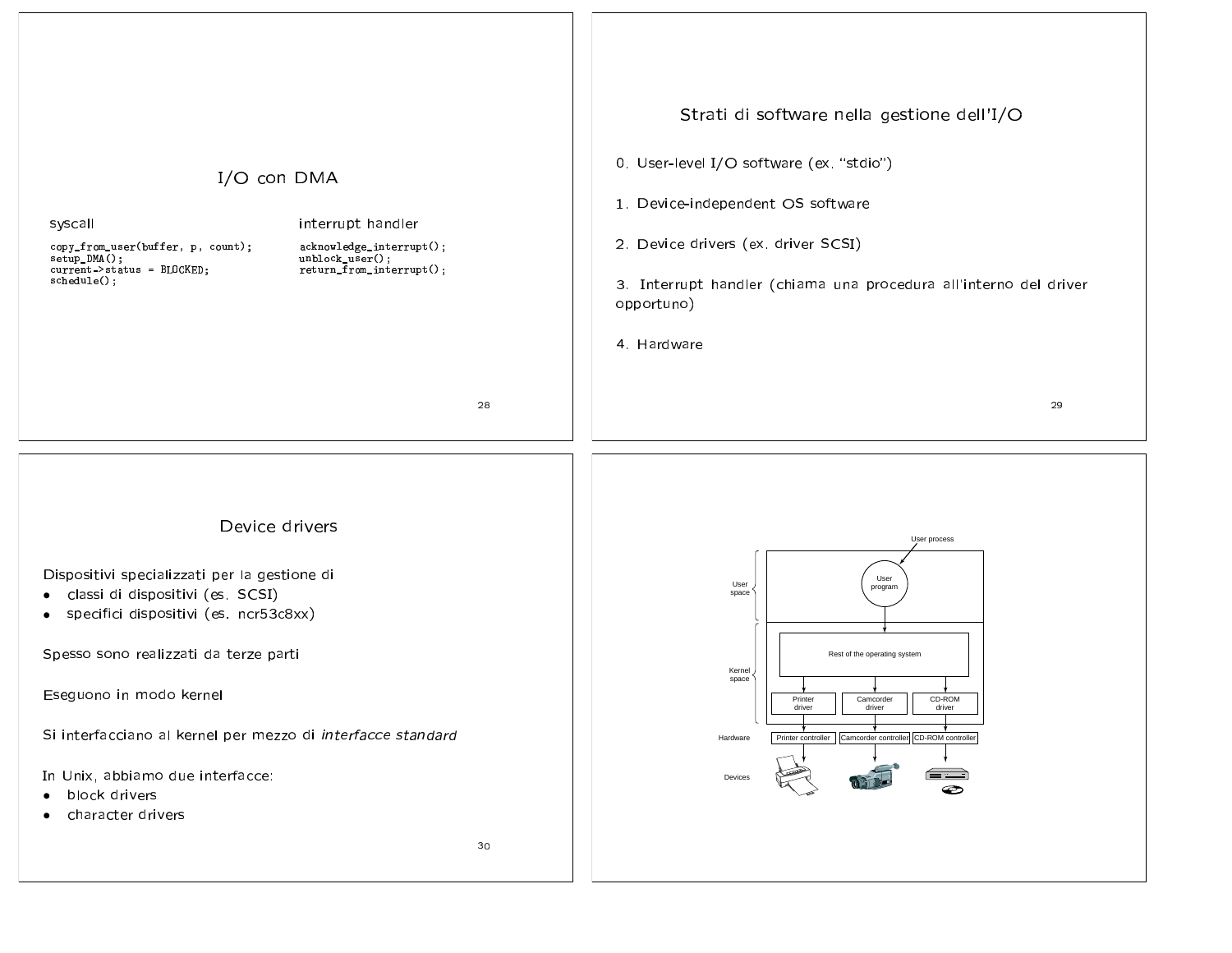| Installazione dei driver<br>In Unix tradizionale: sono linkati staticamente al kernel<br>In Linux: i moduli possono essere installati dinamicamente<br>quindi posso evitare il reboot!<br>lista dei moduli caricati: comando 1smod, oppure cat /proc/modules<br>\$ cat /proc/modules<br>6624 1<br>ds<br>i82365<br>22416 1<br>40896 0 [ds i82365]<br>pcmcia_core<br>17264<br>$\mathbf{1}$<br>eepro 100<br>25504 1<br>esssolo1<br>1308<br>0 [esssolo1]<br>gameport<br>4 [esssolo1]<br>soundcore<br>3236<br>0 (unused)<br>17888<br>usbserial<br>20708<br>0 (unused)<br>usb uhci<br>48000 0 [usbserial usb-uhci]<br>usbcore<br>9148<br>- 3<br>apm<br>31 | In Unix<br>I driver sono divisi in due categorie: block o character<br>Ciascun driver è identificato dal tipo (c o b) e un major number<br>$0 - 255$<br>Ciascun dispositivo gestito da un certo driver è identificato da un<br>minor number 0-255<br>La mappa dei major e minor number di Linux si trova in Documen-<br>tation/devices.txt<br>32 |
|-----------------------------------------------------------------------------------------------------------------------------------------------------------------------------------------------------------------------------------------------------------------------------------------------------------------------------------------------------------------------------------------------------------------------------------------------------------------------------------------------------------------------------------------------------------------------------------------------------------------------------------------------------|--------------------------------------------------------------------------------------------------------------------------------------------------------------------------------------------------------------------------------------------------------------------------------------------------------------------------------------------------|
| Esempio da Documentation/devices.txt<br>4 char<br>TTY devices<br>$0 = /dev/tty0$<br>Current virtual console<br>$1 = /dev/tty1$<br>First virtual console<br>$63 = /dev/tty63$<br>63rd virtual console<br>$64 = /dev/ttyS0$<br>First UART serial port<br>$\cdot \cdot \cdot$<br>$255 = /dev/ttyS191$<br>192nd UART serial port<br>33                                                                                                                                                                                                                                                                                                                  | Special files in Unix<br>Ciascun dispositivo può essere associato a un file detto special file<br>Es. /dev/fd0 è associato al primo floppy disk<br>Quindi posso comunicare "direttamente" col dispositivo<br>(in realtà comunico con il driver)<br>$$ 1s -1 /dev/tty1$<br>4, 1 Apr 28 10:53 /dev/tty1<br>1 matteo tty<br>$crwx-w---$<br>34       |